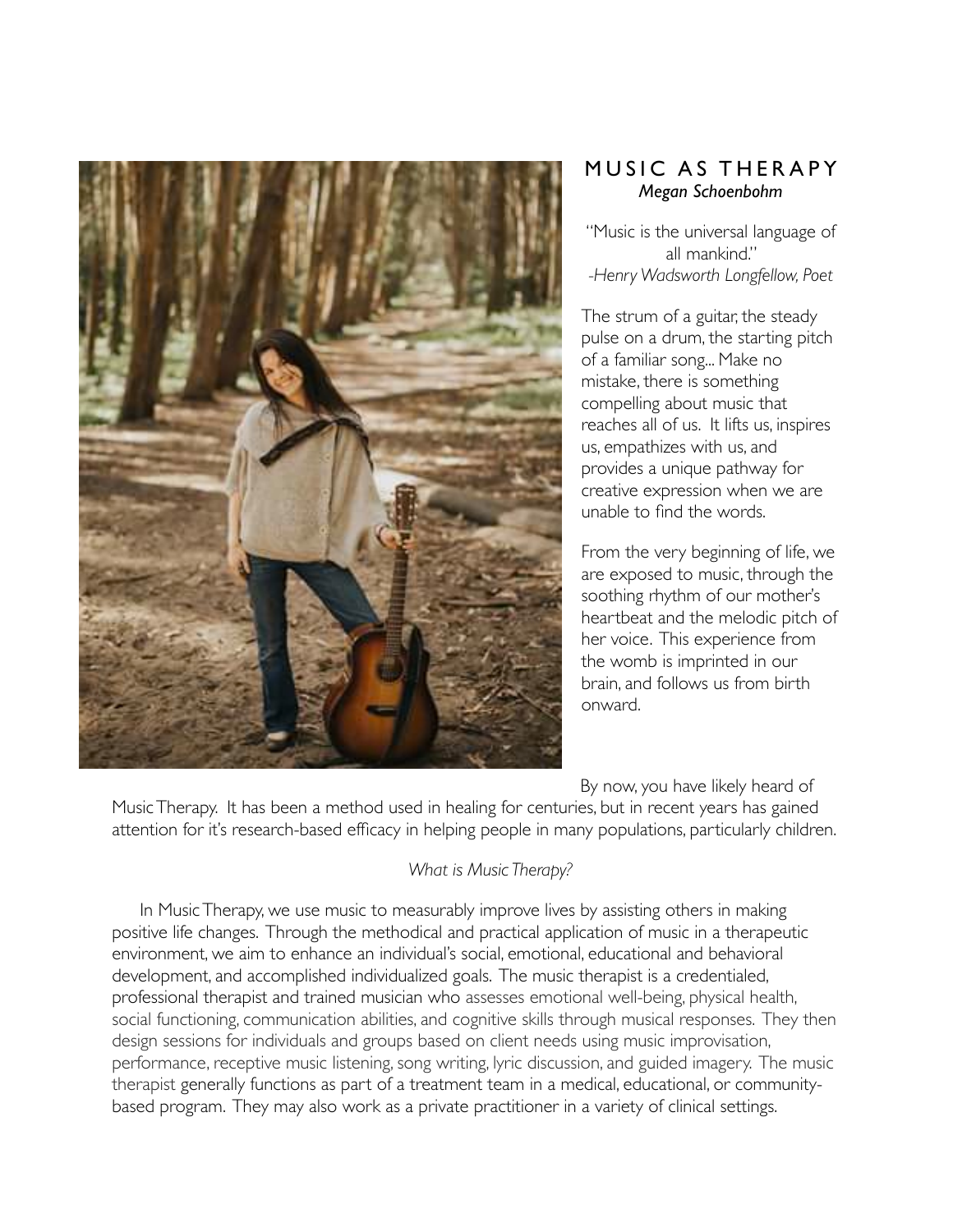A common misconception is that in order to be a good candidate for music therapy, the client must demonstrate musical aptitude. This is not the case at all! There is strong research and scientific evidence supporting the use of music therapy for many conditions. Practically anyone can benefit from this integrative approach.

## *So what is it about music that makes it such a powerful tool in children with special needs?*

Music is a multi-sensory experience. When we hold a mallet in our hands and hit it against a drum, there are many marvelous processes happening at the same time. Your visual system allows you to observe the movements which helps you to focus on the situation taking place and determine the reaction of the two objects. Your auditory system is letting you hear the sound of the two objects coming together. Your tactile system enables you to feel the objects in your hand, and experience the subtle vibrations from contact.

Music motivates us. When a child sees two objects being used to create a sound, they are naturally inspired to want to recreate that sound by mimicking the actions they've just observed. This can also be beneficial to children who have



trouble with communication. Offering them an instrument and asking them if they would like to use it, or prompting them to ask for it, demonstrates to the child the appropriate actions in order to get what they want or need.

## *My Experience*

During my Music Therapy training, we were given the opportunity to practice in a variety of clinical environments, including schools, psychiatric settings, general hospitals, skilled nursing and intermediate care homes, and child and adolescent treatment centers. Throughout all the training, working with children always felt most natural for me. There's something to be said about observing a child's response to making music in the moment.

After graduating college, I had the great privilege of working in a residential program at a local children's hospital serving children and adolescents with special needs and developmental disabilities. I served alongside a wonderful panel of specialists, all committed to helping these children reach their IEP (Individualized Education Program) goals, and enhance and enrich their daily activities. I met with these children in groups, as well as individual sessions. Each music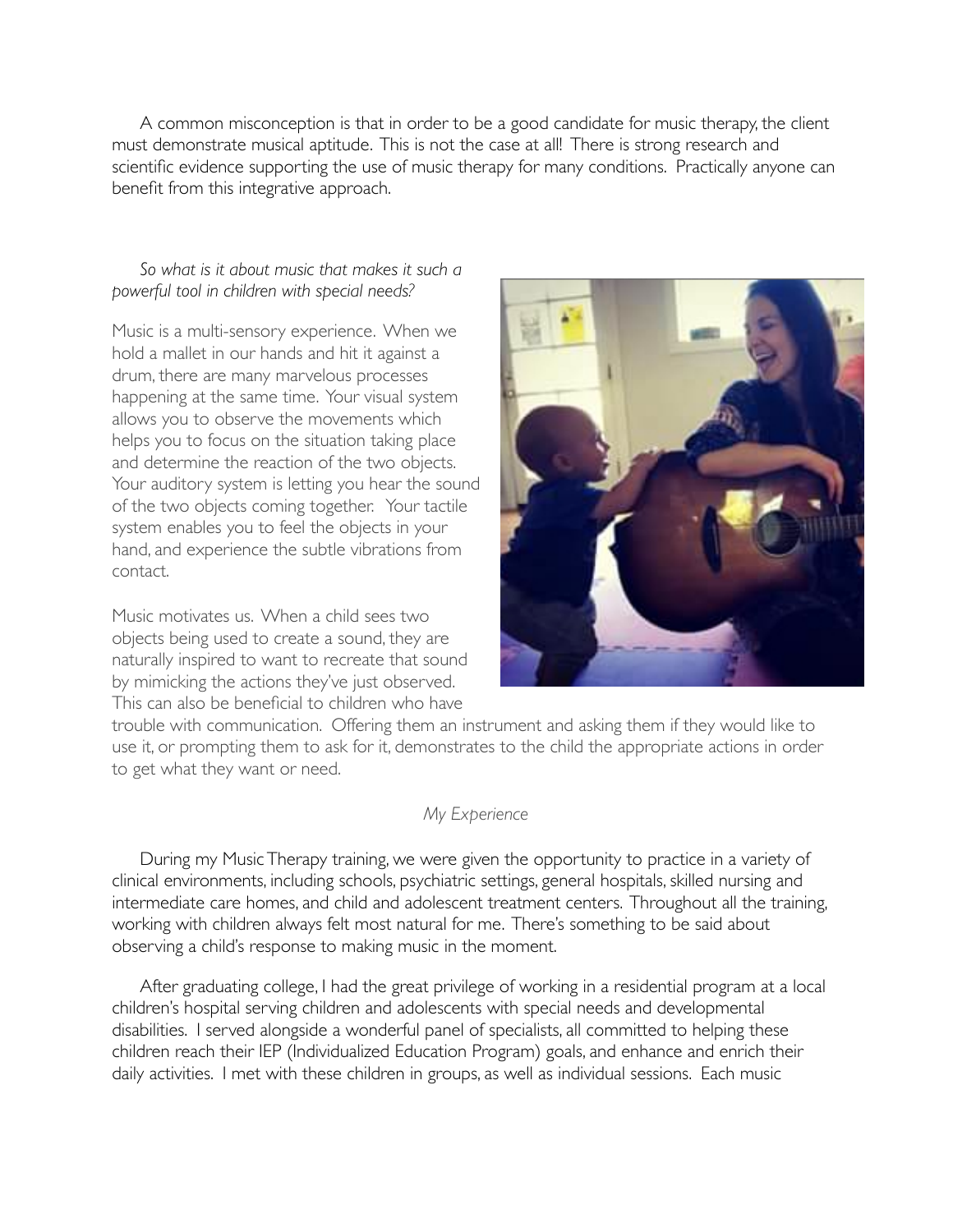therapy session varied depending on the clients' needs, and was greatly influenced by what space they were in at the time of our session.

Prior to each session, I would check in with the milieu staff to learn of any incidents or any pertinent information. I would then take the first few minutes to assess the clients' affect through greeting songs and activities. My intent from the moment the session began to the "goodbye song" was to meet the children in their space, using music as the primary guide.

In leading sessions with my clients, I measured success using both quantitative and qualitative information. For example, if a child was working on fine and gross motor skills, I would note if they used adaptive percussive instruments like maracas or mallets. Or if social skill development was part of their IEP, I would report how often the child made eye contact, or took turns with his peers.



*Example: "'Celeste' successfully used the palmar grasp to pick up and hold the maraca. When musically prompted, she shook the maraca for a total of 20 consecutive seconds".*

Likewise, I would make notes of any qualitative observations pertaining to behavior or affect.

*Example: "'Mason' entered today's Music Therapy session presenting with a happy affect, and remained engaged throughout the entire 30 minute session".* 

My greatest reward came from working with families in the residential program, as well as in the other settings that followed. Seeing the happiness in the eyes of a parent while

observing their child absorbed in a musical moment, is beyond expression. The experience I gained without a doubt has made an impact on my course and also in my teaching style, as my career has since evolved more into leading interactive parent-child music classes and also performing.

## *How can I support my child musically?*

This is my favorite question to hear from parents. My response is always the same... You do not need to attain a degree in music therapy to musically support your child's development at home. I often have parents and/or caregivers say to me, "I am not musical" or "I can't sing". Regardless of your own opinion of your musical abilities, know that to your child(ren), the sound of your voice and your presence in the music making experience is pure magic. It is as simple as singing their name, instead of speaking it. Here are 3 quick and easy ways to make a musical connection at home.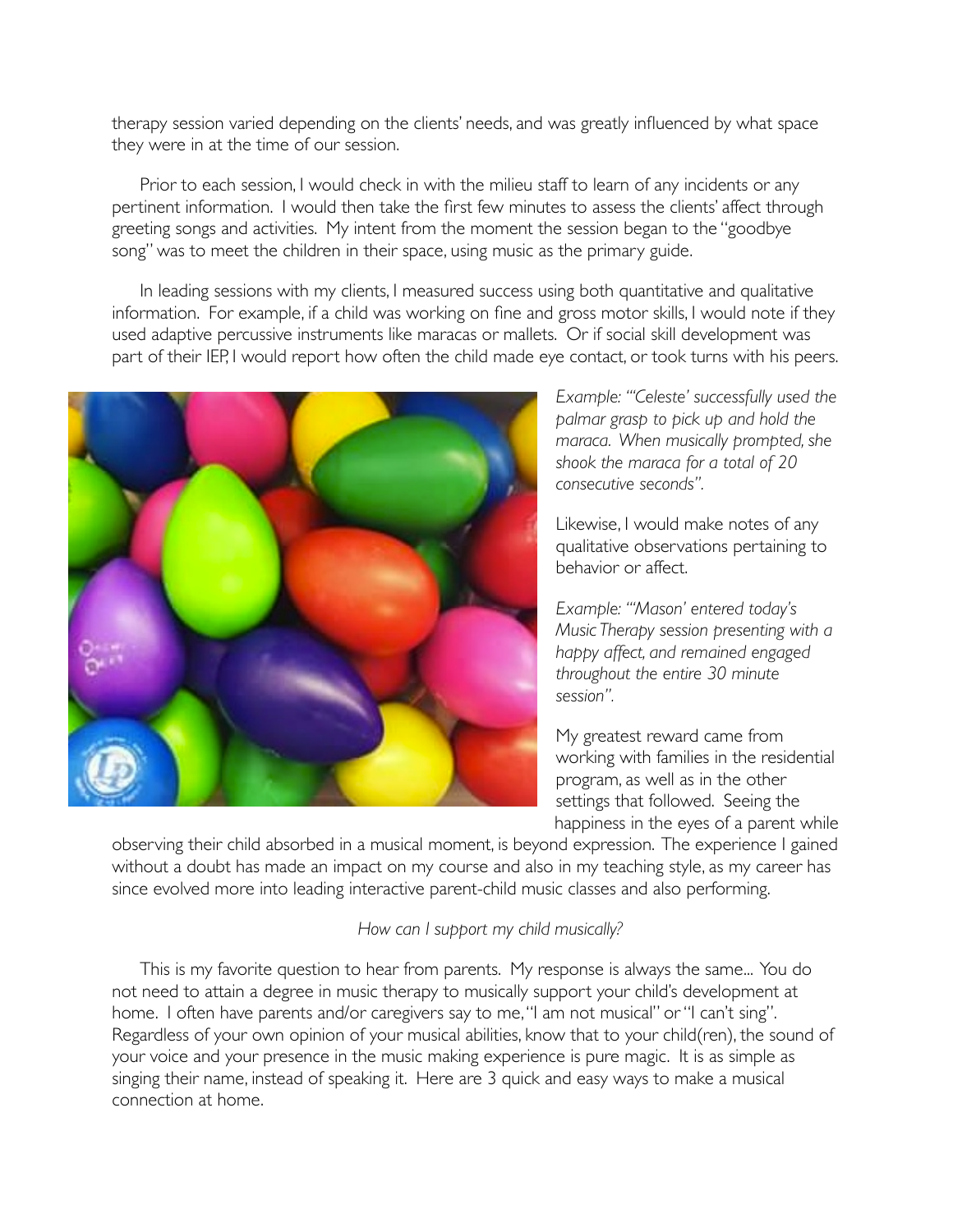#### 1. Call and Response

In a basic Call and Response activity, one person offers a phrase and a second person answers with a direct commentary or response to the offered phrase. They then build on each other's offering and work together to move the song along and create a sound that's inventive and collective. What I love most about this activity is that it can be verbal or non-verbal, using instruments or simply tapping hands or feet. The "leader" and "follower" roles are also interchangeable. In one moment, you can initiate the activity by repeating your child, allowing them to be the leader, while in the next moment, you offer a sound or phrase and give your child the opportunity to respond.

#### 2. Audiation

In short, Audiation is to music, as thinking is to speech. It is the sensation of an individual hearing or feeling sound or music when it is not physically present. It is also an essential piece of musicianship. This activity is similar to Call and Response, in that is can be verbal or non-verbal, or using instruments, or different objects. My favorite audiation activity is singing a lullaby, for example, "You Are My Sunshine":

Sung: "You are my \_\_\_\_\_ \**allow space for your child to respond* My only \_\_\_\_\_\_\_\_\_ $^{\ast}$ You make me \_\_\_\_\_\_\_\_\_\_\_\* When skies are \_\_\_\_\_\_\_\_\_\_\_\*" Etc.

Take a moment to notice their response. What do you hear? Are they responding verbally/ non-verbally? Is their response something physical (smiling, shift in eye gaze, etc)?

#### 3. Lyric Substitution

Lyric Substitution is a technique where we take a familiar song, and change the words to reflect what is happening in the moment. Most of you have already used this technique if you've sung "This is the way we wash our hands, wash our hands...." Do you know what the actual song is? If you guessed "Here We Go Round the Mulberry Bush", you are right! Using activities like lyrics substitution, are especially useful during transitions throughout the day. When my children were babies, I used a lot of lyric substitution. One of the favorites was using the song "If You're Happy and You Know It":

"Are you ready for a little bit of lunch (cha cha cha)? Are you ready for a little bit of lunch (cha cha cha)? A little bit of lunch, a little bit of lunch. Are you ready for a little bit of lunch (cha cha cha)?"

The great jazz musician Miles Davis once said, "do not fear mistakes. There are none." I cannot emphasize it enough, that when you are making music with your children, the goal is not to seek perfection or create a musical masterpiece, but rather to connect and deepen your bond in a beautiful way. Research has shown us that Oxytocin, known as the "bonding" hormone, is released when making music. So go on and take some musical risks - and have fun!